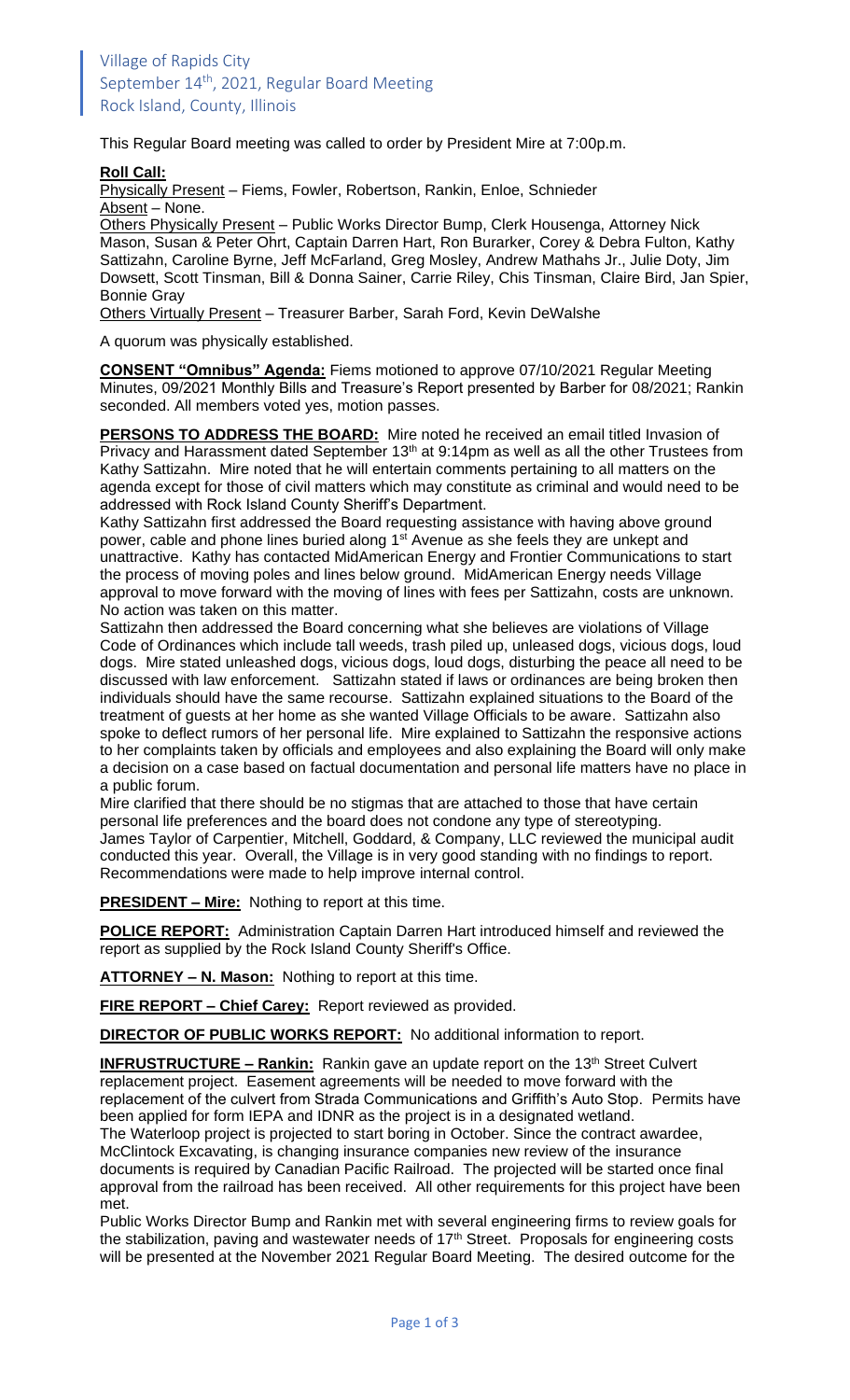complete project will be broke down in three phases. Rankin will want to hold an infrastructure meeting in November after bids have been received.

**PARKS, RECREATION & CEMETERY – Robertson:** Robertson previously mentioned the IDNR was taking applications for BAAD Grant program through September 1<sup>st</sup>. After meeting with Ricky from Bi-State Regional Commission it was identified that the requirements for the grant application were unobtainable for the period given. A checklist of requirements was provided to Trustees of all documents need to apply the grant. Robertson would like to budget funds for next fiscal year based off the checklist requirements to make the applying for the grant a smother process.

**COMMUNITY RELATIONS, EVENT PLANNING & PUBLIC SAFTEY – Fowler:** November 16<sup>th</sup>, 2021 will be the next Senior Thanksgiving luncheon. Robertson motioned to approve funding of \$1,750.00 for the Senior Thanksgiving Luncheon; Fiems seconded the motion; all present members voted yes, motion passes.

Clerk Housenga reviewed the procedure to sign up and the purpose of CivicReady the emergency alert service the Village offers. The service will be changing to another platform the change should be seamless with residents not knowing a change has happened.

**ORDINANCE & LICENSES –Fiems:** Nothing to report at this time.

**PERSONNEL & FINANCE – Schneider:** A report was provided by MUNICIES and reviewed. IRMWA sent a renew notice that annual dues are not going up once again. A statement for the dues will be coming next month and if paid early discount is given.

**ELECTIONS – Mire:** Nothing to report at this time.

**BUILDING, ZONING & PLANNING – Enloe:** Review of the Kathy Sattizahn's request to the Planning & Zoning Commission and their determination of her request was completed. Mire summarized and explained why and the way hearing on August 30<sup>th</sup>, 2021 was conducted as per determined by Village Ordinance. Mire gave Kathy Sattizahn 11 minutes and 7 seconds to speak on behalf of her proposed request. Peter Orhrt of Clinton, IA, Bonnie Gray of LeClaire, IA and Kevin DeWalshe of Rapids City spoke in favor of Sattizahn's request. Carrie Riley spoke on behalf of the proposed idea and expressed that she would like to see one of her properties becoming a similar type of rental property in the future. Mire reiterated that the Village received letters of support from Jake Walkendorf, Sharon Smith, Bob Davis, Brandon Sattizahn, Donna Arnold and Joe Moreno.

Mire also asked if any of the attendees if they were wanting to speak as to oppositions and concerns. Chris Tinsman, Corey Fulton, Bill Sainer, Scott Tinsman spoke to the Board in opposition and/or concerns. Mire also reviewed the non-abutting protests received by Deb and Corey Fulton, William and Donna Sainer, Jeff McFarland and Caroline Byrne, Greg and Kathy Mosley,

Mire moved along the meeting addressing the 6 parcels that directly about Sattizahn's property one letter written by Kendra Mulcahy was submitted as a letter in favor of Sattizahn's proposal. property. Mire addressed letters of protest provided by Bill Mathahs (owns 2 parcels), Steve and Saundra Moffitt, Elizabeth Tinsman, Jim Dowsett. Mire verified with each protest submitter that was in attendance that they in fact did submit and would like to withhold their protest, which in turn each responded that they did and would like to keep their protests intact.

Mire reviewed information pertaining to this type of matter provided by Village Legal Counsel prior a vote being taken.

With the Board hearing and reviewing all aspects the proposed request and reading the recommendation from the Planning & Zoning Commission Fiems motioned to uphold the denial recommendation of the Planning and Zoning Commission for this rezoning request changing 1814 1<sup>st</sup> Avenue from R-1 to R-2; Rankin seconded the motion; all members of the Board concurring this motion passes.

**OLD BUSINESS:** Mire noted a thank you was received from Raging Rapids for the donation the village gave.

**NEW BUSINESS:** Rankin provided pictures of a storm drain located off of 9<sup>th</sup> Ave and 15<sup>th</sup> Street Court. The concrete stormwater drainage system is starting to fail and maybe becoming a hazard. Bump will get a price on repair or replacement of the concrete to mitigate the hazard.

**PUBILC DISCUSSION:** Julie Doty spoke as to the condition of 14<sup>th</sup> Street and the fact that the school busses are part of the contributing factors as to the condition of the road. Public Works Director Bump stated the road will be fixed next week.